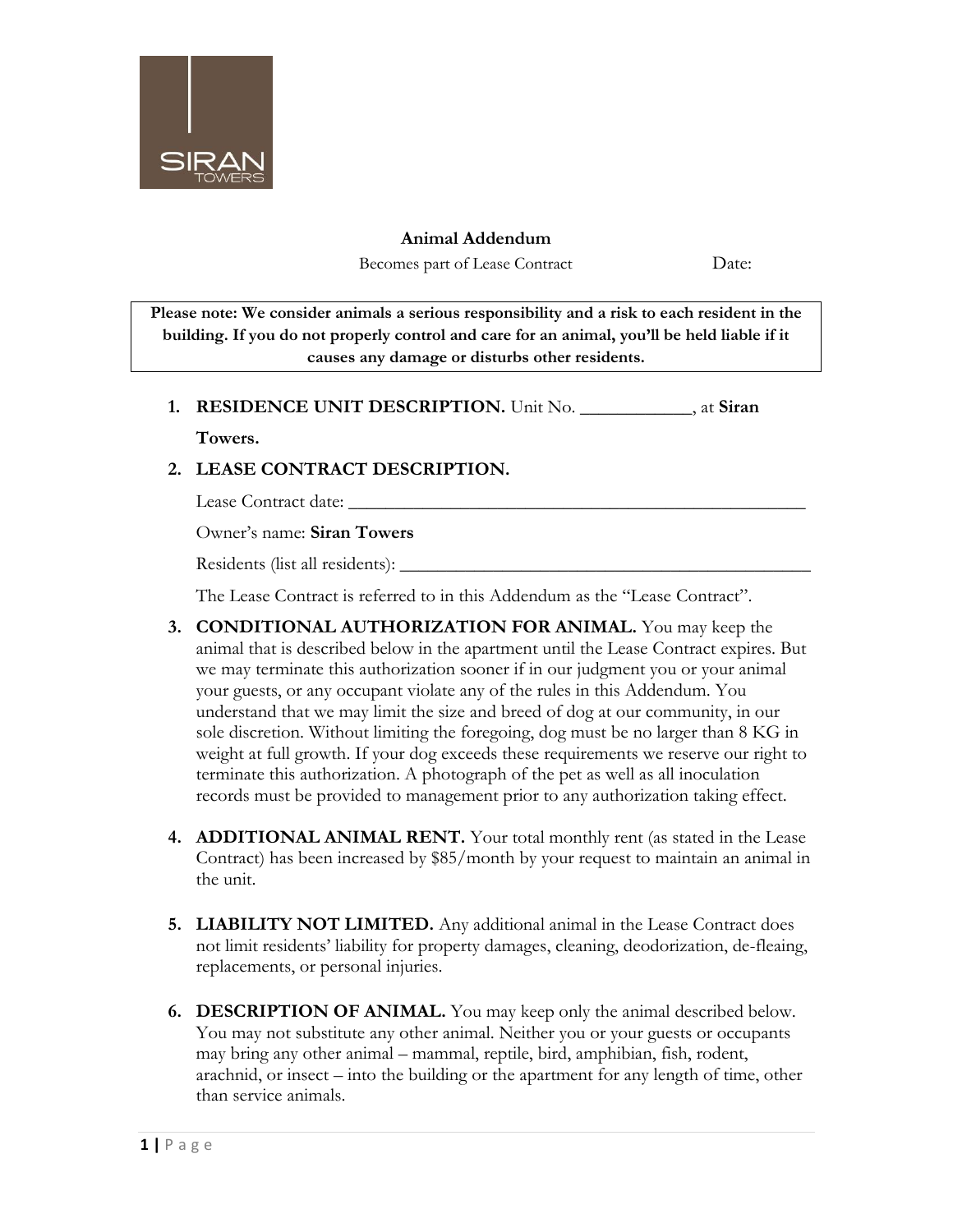

| Housebroken? |  |
|--------------|--|
|              |  |

**7. SPECIAL PROVISIONS.** The following special provisions control over conflicting provisions of this form:

**Resident certifies this animal has no aggressive or violent history and has never bitten any person or injured any other animal and is not a breed prohibited by Owner's separate written policy. Resident hereby certifies and represents this animal is current on all vaccinations for Rabies, Bordatella DHLPP and Parvo and that Resident will continue to vaccinate animal annually against the above identified diseases. Violations of this term will render this Addendum null and void. Failure to pick up after your pet results in a \$50 fine for 1st violation; \$100 fine for each additional violation.**

- **8. EMERGENCY.** In an emergency involving an accident or injury to your animal, we have the right, but not a duty, to take the animal to the veterinarian for treatment, at your expense. Without limiting the foregoing, it shall be deemed an emergency if your dog is left in the apartment unsupervised for greater than 24 hours, or 72 hours for a cat, and we will thus be authorized to enter the apartment pursuant to this paragraph.
- **9. ANIMAL RULES.** You are responsible for the animal's actions at all times. You agree to abide by these rules:
	- The animal must not disturb the neighbors or other residents, regardless of whether the animal is inside or outside the apartment.
	- Dogs, cats, and support animals must be housebroken.
	- Animals may not be tied to any fixed object anywhere outside the apartment.